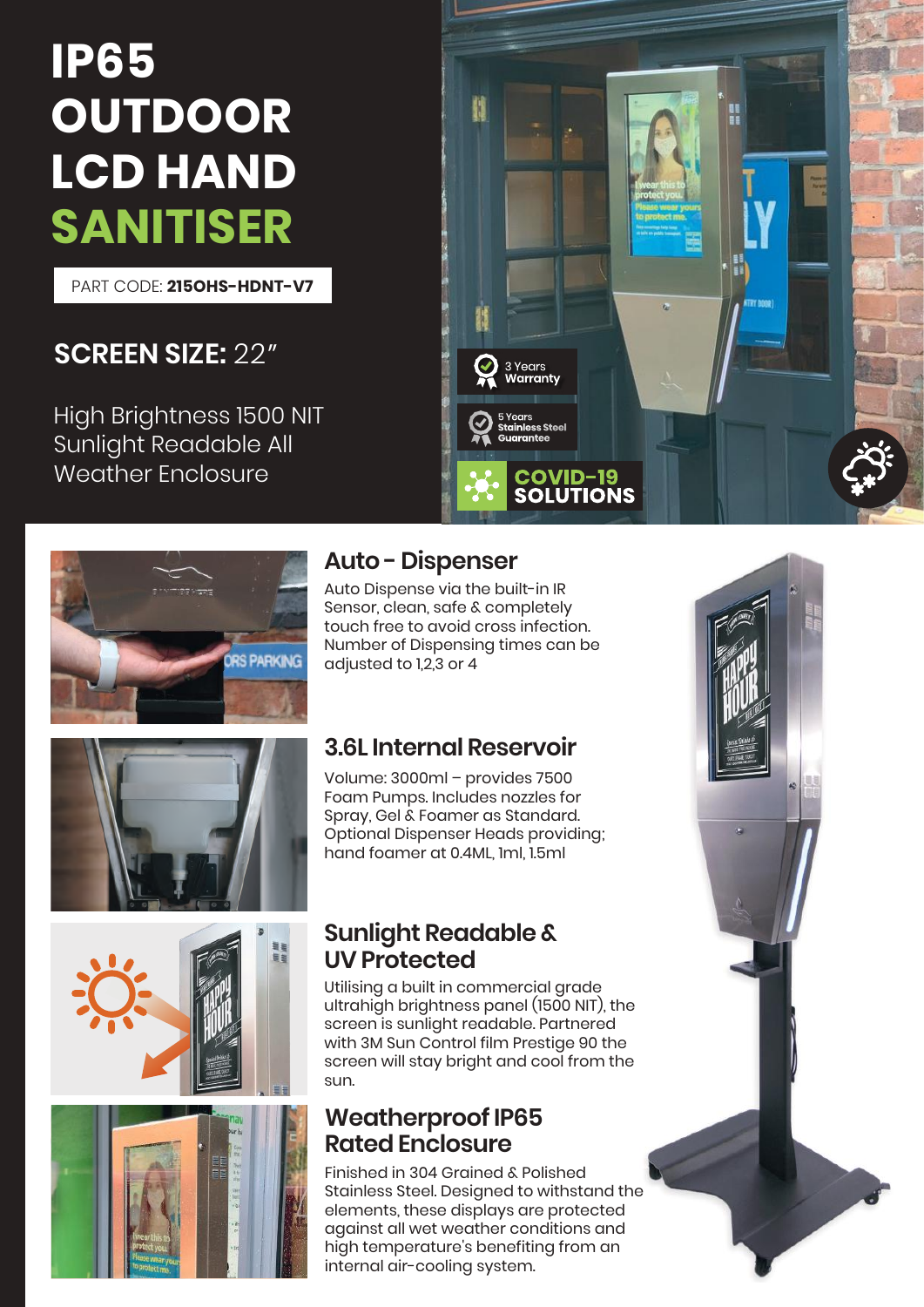

# **Wi-Fi / 4G Antenna**

Built-in External Antenna providing excellent Wi-Fi or 4G Connectivity to the Android Media Player. Easy RJ45 connection via the IP rated Neutrik Ethernet connector that is included.

#### **Temperature Control System**

Fans & Tangential Cross Blowers provide an LCD Air-Curtain keeping the HB1500 NITS Display nice and cool. Built-in Sunlight Sensor provides Variant Brightness from 350 nits 1500 Nits for the sunniest days.

#### **Removable Android Media Player**

Giada DN73- **March 2018 Support** F1-3288R31E5 Android Media Player 8.1V OS RK3288 A17 1.8GHZ CPU, 2 gig ram, 16 gig eMMC WIFI (with Com port and Sim Slot  $3/4 G$ 







Years Warranty

#### **Easy Internal Maintenance & RCD Protected**

304 Grained & Polished Stainless steel, makes it easy to clinically wipe free & clean. Lockable Access door to RCD, LCD, PC Player & Components

#### **Cloud Digital Signage & Pump Reports**

Display, Schedule & upload Media Content instantly via a choice of Android CMS Platforms. View Pump usage stats and receive refill alerts via Dispenser Smart Chip.

# **3 Years Warranty & Remote**

On-Site Swap Out Warranty backed by a 3 Years Remote Software Service Pack & Support. Remote dashboard monitoring & TeamViewer Commercial License

# INSTALLATION OPTIONS



Wall Mounted **PN:** 22OHS-ACC-WMVESA



Trolley Stand **PN:** 225OHS-ACC-TROLLEY



Fixed Floor Stand **PN:** 225OHS-ACC-STAND